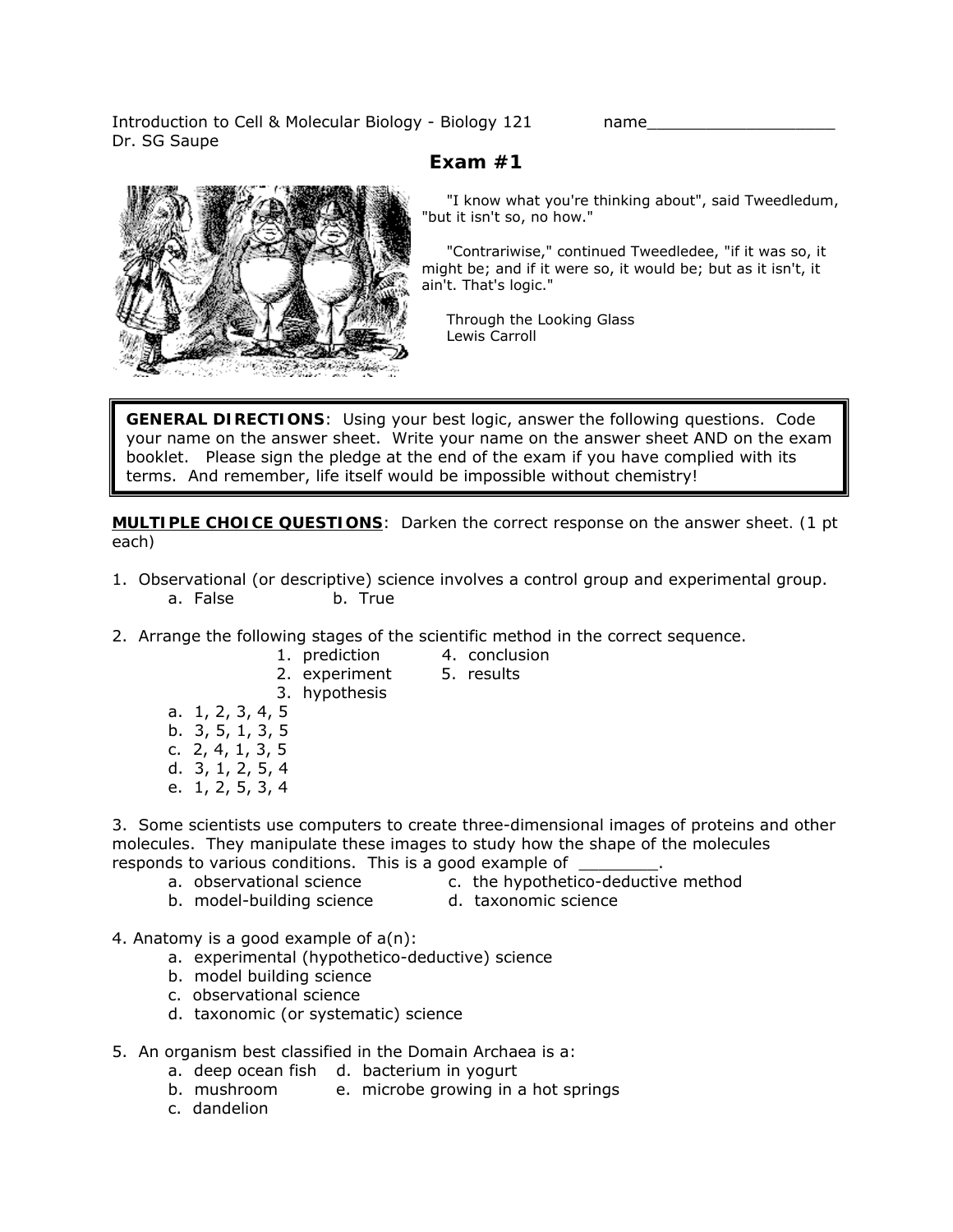6. A friend of yours calls to say that his car would not start this morning. He asks for your help. You say that you think the battery must be dead, and that if so, then jump-starting the car from a good battery will solve the problem. In doing so, you are:

- a. stating a hypothesis for why the car won't start
- b. searching for observations that might inspire a hypothesis for why the car won't start
- c. stating a prediction and a specific hypothesis about why the car won't start
- d. performing an experimental test of a hypothesis for why the car won't start
- 7. Inductive logic:
	- a. is expressed in the form of if….then…. statements
	- b. proceeds from a generalization to a specific example
	- c. proceeds from a specific example to a generalization
	- d. is used to generate testable predictions in an experiment
- 8. Which of the following is a part of Darwin's theory of natural selection?
	- a. individuals in a population vary
	- b. organisms tend to over-reproduce themselves
	- c. there are limited resources for which individuals compete
	- d. variations possessed by individuals of a population are inherited
	- e. all of the above
- 9. In biology, the term fitness refers to:
	- a. how well trained and muscular an individual is, relative to others in the same population
	- b. how slim an individual is, relative to others in the same population
	- c. how long a particular individual lives
	- d. the ability to survive and reproduce
- 10. The chemical properties of an element are mainly determined by:
	- a. the number of protons
	- b. the number of neutrons in the nucleus
	- c. the number of electrons in the outer shell
	- d. its atomic mass
- 11. If an atom has a charge of +1, which of the following is true?
	- a. It has the same number of protons as neutrons.
	- b. It has the same number of protons as electrons.
	- c. It has one more electron than it does protons.
	- d. It has one more proton than it does electrons.

12. When the atoms involved in a covalent bond have the same electronegativity, what type of bond results?

- a. a double bond c. a non-polar covalent bond
- b. a hydrogen bond d. a polar covalent bond

13. A large boulder is balanced on top of a hill. You give the boulder a push, and it rolls down the hill. This is an example of transferring \_\_\_\_\_\_\_\_ energy into \_\_\_\_\_\_\_\_ energy.

- a. kinetic; potential
- b. potential; kinetic
- c. kinetic; thermal
- d. potential; more potential energy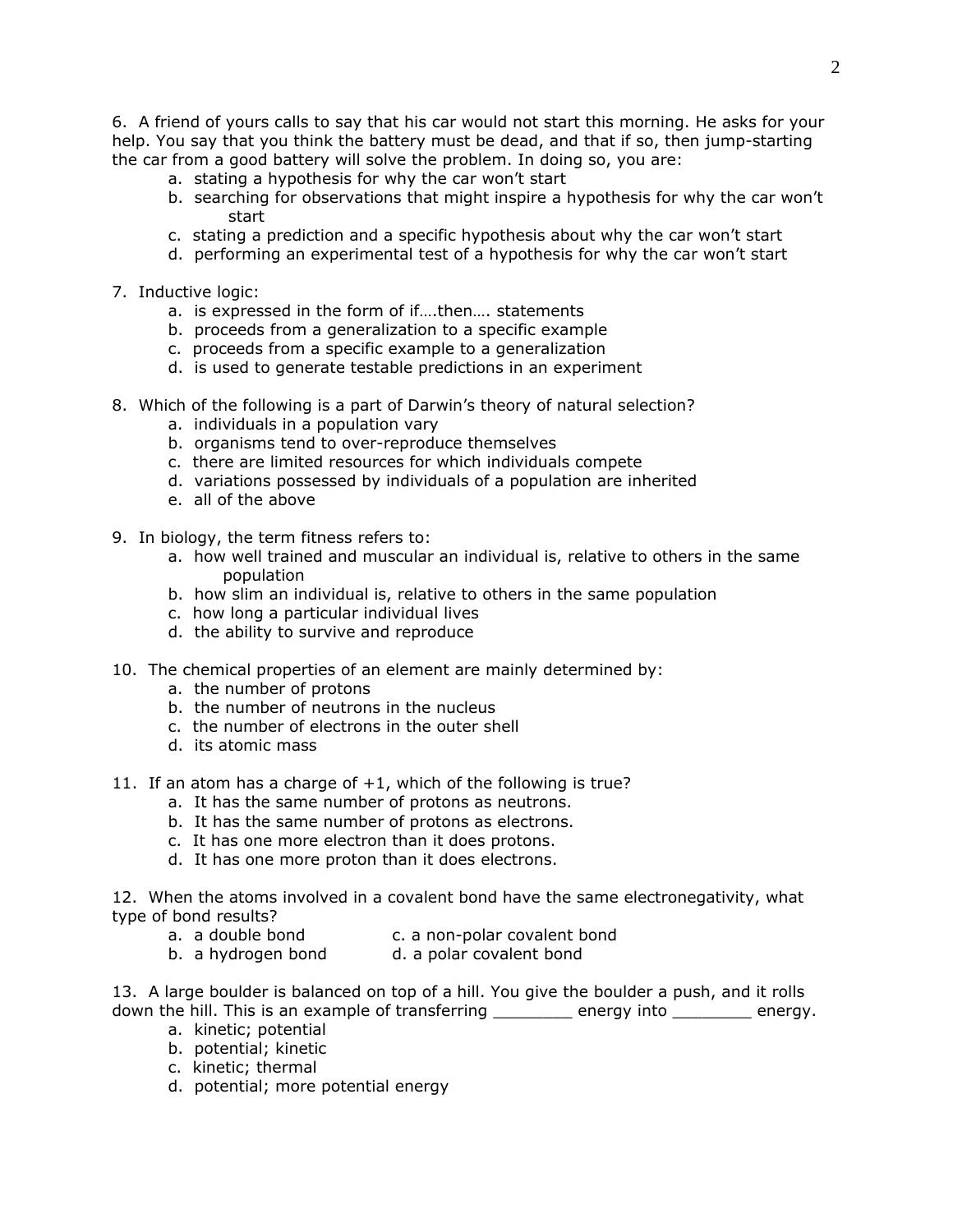**Carbon Atom Questions**. Recall that the most abundant isotope of carbon has an atomic number of 6 and a mass number of 12.

14. Therefore, carbon-12 has \_\_\_\_\_\_ electrons, \_\_\_\_\_\_ protons and \_\_\_\_\_\_ neutrons. a. 6, 6, 6 d. 12, 6, 6 b. 12, 12, 12 e. 2, 6, 8 c. 6, 12, 12

15. Carbon-11 is a radioactive isotope of carbon that is used in plant physiology tracer studies because it has a very short half-life and emits high-energy radiation that is easy to monitor. Carbon-11 has \_\_\_\_\_\_\_ electrons, \_\_\_\_\_\_ protons and \_\_\_\_\_\_ neutrons. monitor. Carbon-11 has electrons,

| a. $6, 6, 5$   |  | d. 11, 6, 12 |
|----------------|--|--------------|
|                |  |              |
| b. 12, 11, 11  |  | e. 6, 12, 6  |
| c. $11, 11, 6$ |  |              |

16. An atom of carbon-12 has \_\_\_\_\_\_ electrons in its outermost energy shell.

- a. 2 d. 6
- b. 4 e. 8
- c. 5

17. Carbon-13 is another isotope of carbon. Thus, we know that both carbon-13 and carbon-12 have:

- 
- a. the same mass number all four electrons in the outermost energy shell
- b. different atomic number e. the same physical properties
	-
- c. the same number of neutrons

- - - - - - - - - - -

18. Which statement about hydrogen bonds is NOT true?

- a. It is relatively weak bond.
- b. It forms between atoms in compounds like NaCl
- c. It involves a hydrogen atom with a weak positive charge
- d. It involves electronegative elements

19. In Fig 4.7, which two molecules contain a

- carbonyl group?
	- a. a and b d. d and e
	- b. b and c e. a and e
	- c. c and d

20. Which molecule in Fig 4.7 has a carbonyl group in the form of a ketone?

21. Which molecule in Fig 4.7 has a carboxyl group? \_\_\_\_\_

22. Now, let's have some real fun. Imagine placing a cat in a homogenizer. After a spin on the "atomic puree" cycle, you open the lid and begin to sample the atoms in the blender. Your sample will show large concentrations of all of the following atoms except:

- a. carbon d. oxygen
- b. hydrogen e. potassium
- c. nitrogen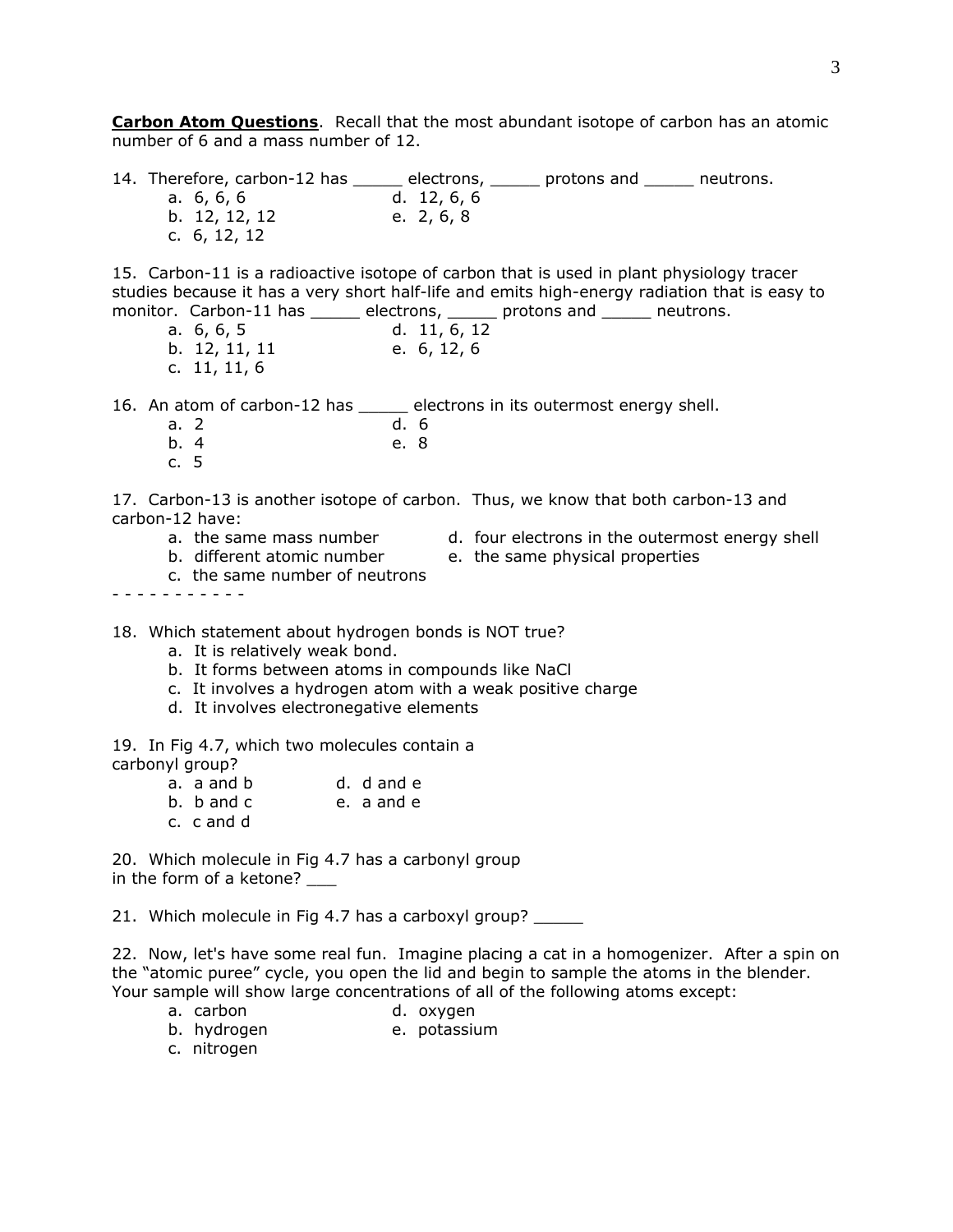23. The atoms in the molecules of the cat are joined together to form macromolecules primarily by:

- a. covalent bonds a. covalent bonds and the d. hydrophobic interactions
- b. hydrogen bonds e. U.S.Treasury bonds
- c. ionic bonds

24. If 100 molecules of the type shown in Fig 5.1 were covalently joined together in a chain, the molecule that results would be a:

- a. monosaccharide d. polysaccharide
- b. amino acid e. lipid
- c. polylpeptide

25. The chemical reaction illustrated in Figure 5.5 results in the formation of:

- a. glycosidic bonds d. peptide bonds
- b. hydrogen bond e. an isotope
- c. ionic bonds

26. In fig 5.6, at which bond would water need to be added to achieve hydrolysis to this molecule back to its monomers?

27. The diagram below represents a solute molecule surrounded by a hydration shell of water. Based on your knowledge of the polarity of water, the solute molecule is most likely:

- a. positively charged and d. hydrophobic
- b. negatively charged e. non-polar
- 
- c. neutral in charge
- 

28. Water has the ability to resist changes in temperature because of its:

- a. high heat of fusion exercise c. crystal structure
- b. high heat of vaporization d. high specific heat (heat capacity)

- - - - - - - - - - - - - - -

Use the following pH data to answer the questions below:

sour pickles - pH 3; green beans - pH 5; saliva - pH 7; ammonia - pH 9

29. Which has the highest proton concentration?

- a. ammonia d. sour pickles
- b. beans e. the proton concentration of all four is the same
- c. saliva

30. The concentration of hydroxide ions in green beans is \_\_\_\_\_ mol/liter.

- a.  $10^{-5}$  d.  $10^{-14}$ <br>b.  $10^{-9}$  e. 0.000
- b. 10-9 e. 0.0000000001
- c.  $10^{-11}$
- 31. Sour pickles have \_\_\_\_\_\_ times more protons than a solution of ammonia
	- a. 6 d. 1 million
	- b. 60 e. not enough info is provided
		- c. 10,000

- - - - - - - - - - - - - - - - - -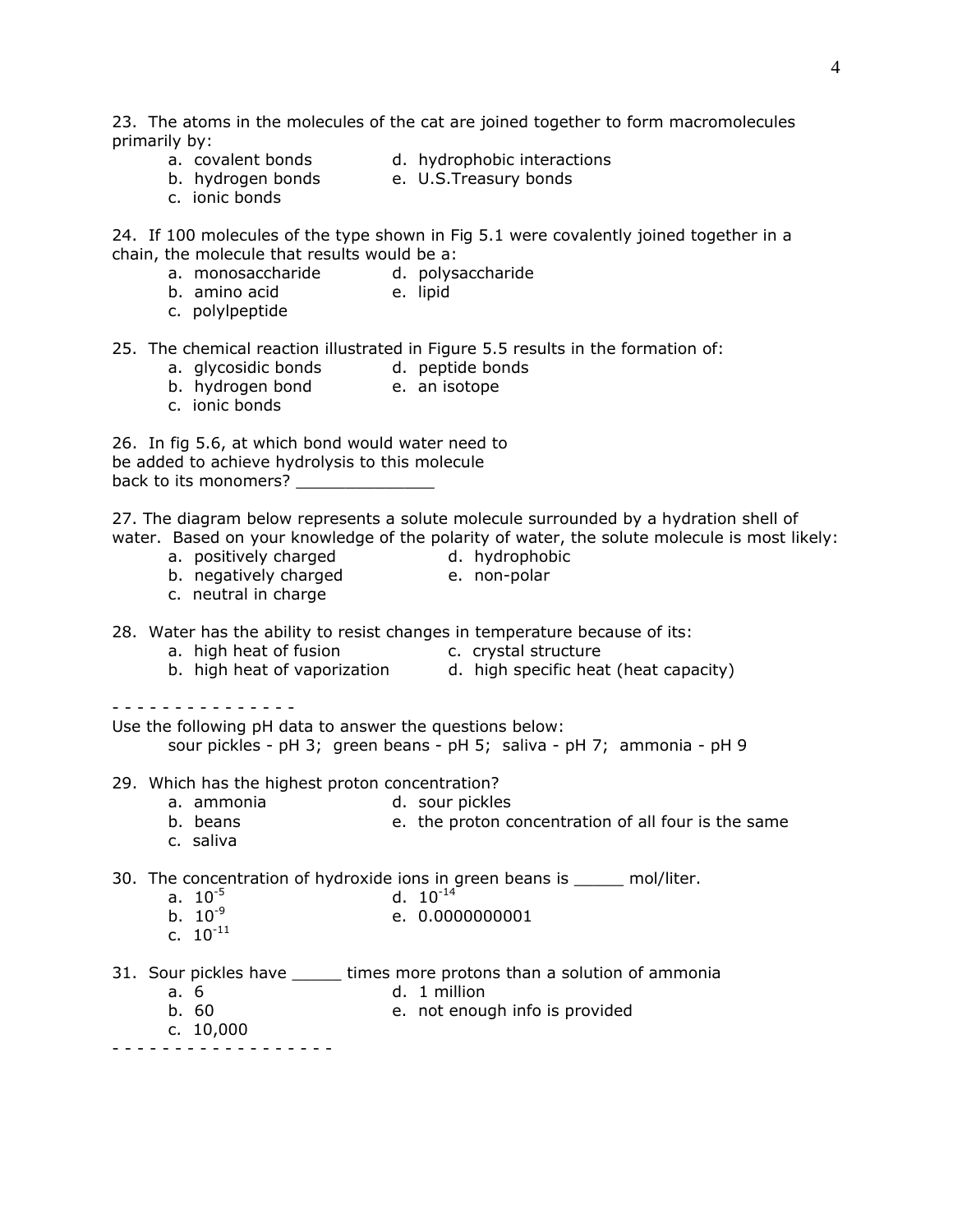One of the buffers in human blood is carbonic acid (H<sub>2</sub>CO<sub>3</sub>) that dissociates in water into a bicarbonate ion (HCO<sub>3</sub><sup>-</sup>) and a hydrogen ion (H+). This equation is written:

 $H_2CO_3 \leftrightarrow HCO_3^- + H^+$ 

32. Buffers are usually comprised of a proton donor and a proton acceptor. Which is the proton donor in this buffer?

- 
- 
- a. bicarbonate d. hydrogen ions<br>
b. carbon dioxide de. water b. carbon dioxide
- c. carbonic acid

33. If excess protons enter the blood stream, the pH of the blood remains constant. This occurs because soon after the protons enter the blood the concentration of increases and the concentration of decreases.

- a. bicarbonate ions; hydrogen ions
- b. carbonic acid; bicarbonate ions
- c. bicarbonate ions; carbonic acid
- d. protons; bicarbonate
- 34. In an exergonic reaction:
	- a. energy is required
	- b. molecules are typically synthesized
	- c. the free energy change (ΔG) is negative
	- d. the products have more energy than the reactants
	- e. the reactants have less potential energy than the products
- 35. Organisms are able to complete endergonic reactions by:
	- a. denaturing the enzymes in their cells
	- b. decreasing the temperature of their cells.
	- c. coupling the endergonic reaction to an exergonic reaction
	- d. coupling the endergonic reaction to another endergonic reaction
	- e. organisms are unable to complete any endergonic reactions

36. The mechanism of enzyme action is analogous to a "lock and key." Given this analogy, which of the following is analogous to the key?

- a. active site and the contract of the d. product
- 
- b. enzyme e. substrate
	-
- c. enzyme-substrate complex
- 37. Which one of the following statements about enzymes is TRUE?
	- a. Enzymes are carbohydrates.
	- b. Enzymes are substrate specific.
	- c. Enzymes increase the activation energy for a reaction.
	- d. Enzymes are destroyed in the reactions they catalyze.
	- e. Each enzyme can catalyze more than one kind of reaction.

38. The solid line on the graph depicted below shows the frequency distribution of energy content for a population of molecules. The dotted line represents the population of molecules AFTER:

- 
- a. heating c. adding additional reactants
- b. adding a catalyst d. both a and c are correct
	-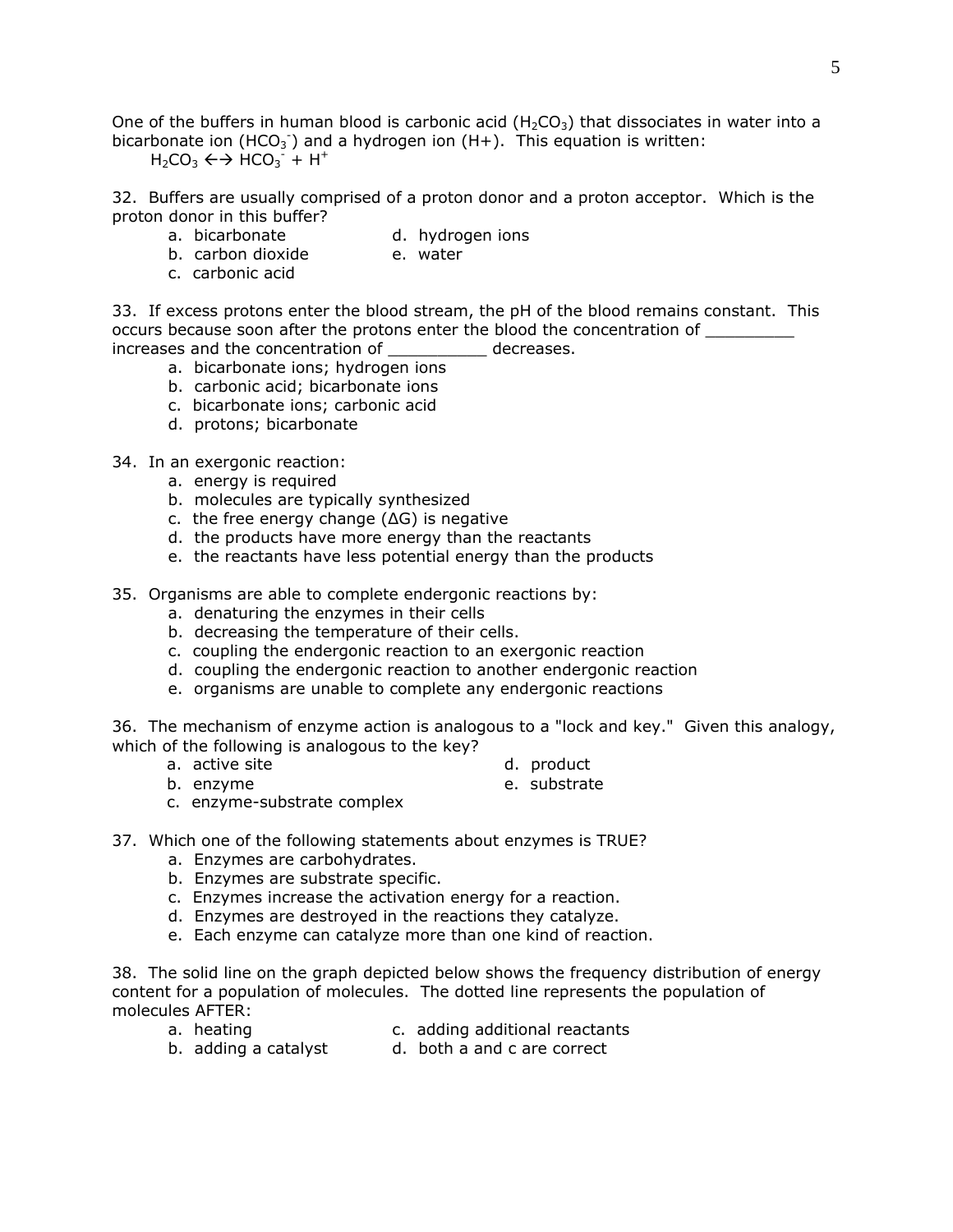Use the following responses to answer the next questions (Some choices may be used more than once, others not at all.)

a. b. c. c. d. e.

## *not inserted*

39. The graph that best depicts the rate of an enzyme catalyzed reaction versus substrate concentration is:

40. The graph that best depicts the relationship between the rate of an enzyme catalyzed reaction and pH is  $\qquad \qquad$ .

41. Recall that catalase breaks down hydrogen peroxide into water and oxygen. Catalase occurs in cells in a potato tuber. Two Biol 121 students placed a cube of fresh potato in a test tube containing hydrogen peroxide (10 mM) and then measured the milliliters of oxygen in the tube every minute for 10 minutes. They plotted these results in a graph. The graph that would best depict their experimental results would be  $\qquad \qquad$ .

42. The "Y" axis (ordinate) for their graph (in the question above) should be labeled:

- a. time (minutes)
- b. absorbance at 580 nm
- c. mL of oxygen produced
- d. substrate concentration (mM)
- e. hydrogen peroxide concentration (mM)

43. Which graph best depicts the concentration of hydrogen peroxide (substrate) in the test tube during the course of this experiment?

44. Now, assume that the students heat the potato cube for 15 minutes in a microwave oven before putting it into the test tube with hydrogen peroxide (10 mM) and measuring the amount of oxygen (mL) produced. Which of the graphs would best depict their experimental results?

45. Enzymes lower the activation energy requirement for a reaction by:

- a. increasing the concentration of the substrates near the enzyme
- b. positioning the substrates for favorable reactivity
- c. straining the bonds of the substrate molecule
- d. providing a microenvironment that is favorable for the reaction
- e. all of the above

46. The enzyme abbreviated "Rubisco" normally binds carbon dioxide to a five carbon sugar (RuBP). If carbon dioxide levels are low and oxygen concentration is high, rubisco will also bind oxygen to RuBP. Thus, oxygen is an example of  $a(n)$  \_\_\_\_\_\_\_\_\_\_\_\_ of rubisco.

- 
- a. allosteric regulator d. competitive inhibitor
- 
- b. coenzyme e. non-competitive inhibitor
- c. cofactor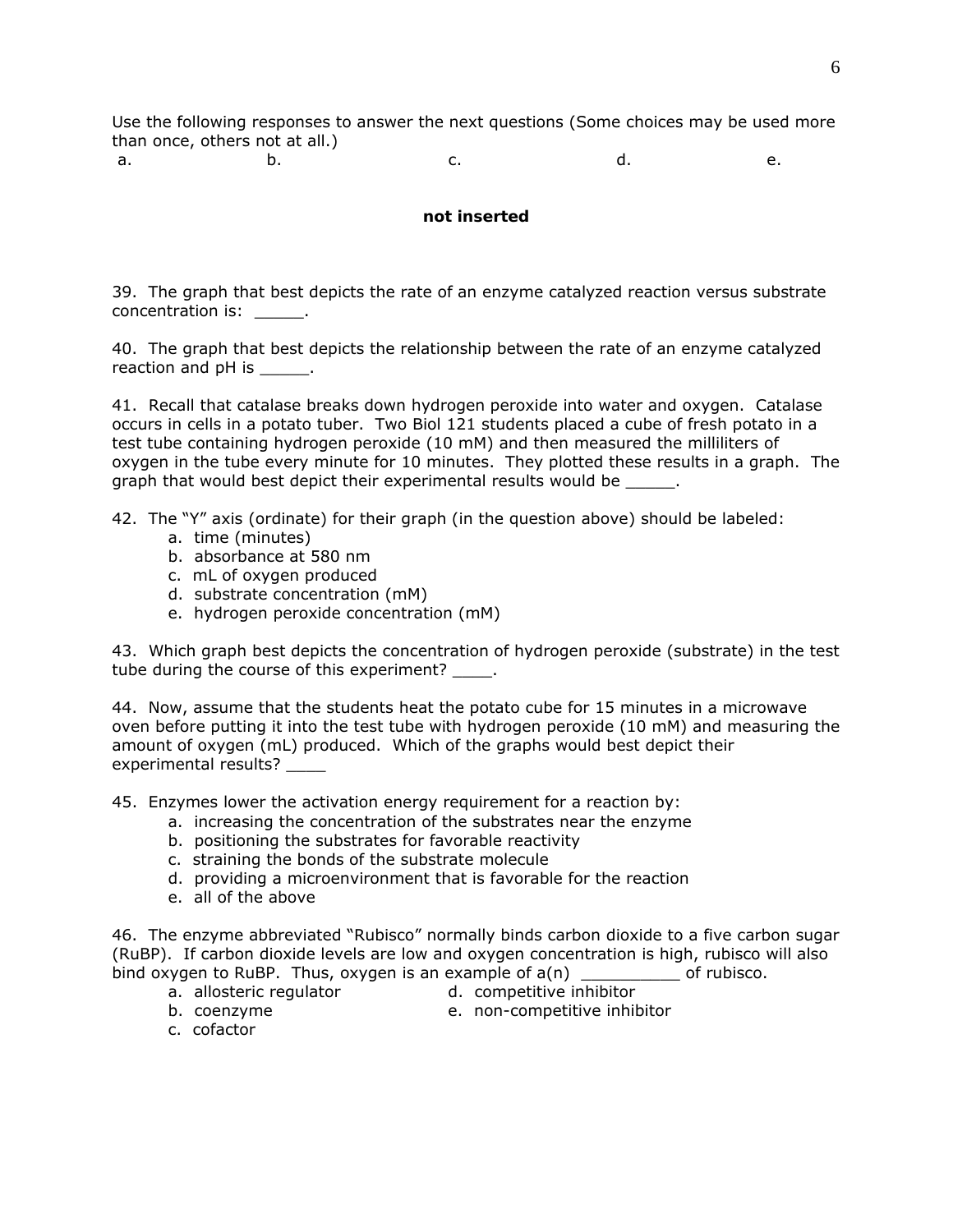47. Hydrogen peroxide slowly breaks down over time and looses its potency. This suggests that:

- a. this is an endergonic reaction
- b. the ∆G of this reaction is negative
- c. hydrogen peroxide breakdown is not spontaneous
- d. catalase is present in the hydrogen peroxide solution
- 48. The reaction,  $Fe^{3+} \rightarrow Fe^{2+}$  is an example of: a. oxidation b. reduction
- 49. The reaction shown at the right is an example of  $a(n)$ : a. oxidation b. reduction
- 50. Biology 121 exams are:
	- a. more fun than a hot tub full of jello
	- b. easy as falling off a log
	- c. better than sliced bread
	- d. a great way to spend the morning
	- e. all of the above

## *You finished the multiple choice questions! Keep up the good work.*

**Complete the Sentence Question**: *Like a loquacious Tweedledum, complete the following sentences. (1 point each*) **ANSWER ANY THREE**

- 1. A paradigm is. . .
- 2. According to Occam's razor. . .
- 3. Hatters were mad because. . .
- 4. A dehydration synthesis. . .

**Diagram Question**: The diagram below represents the evolutionary branching pattern for the three major domains of life.

- 1. Label the branches with the appropriate domain (Archaea, Bacteria, Eukarya)
- 2. Circle the domain(s) that has/have prokaryotic cells.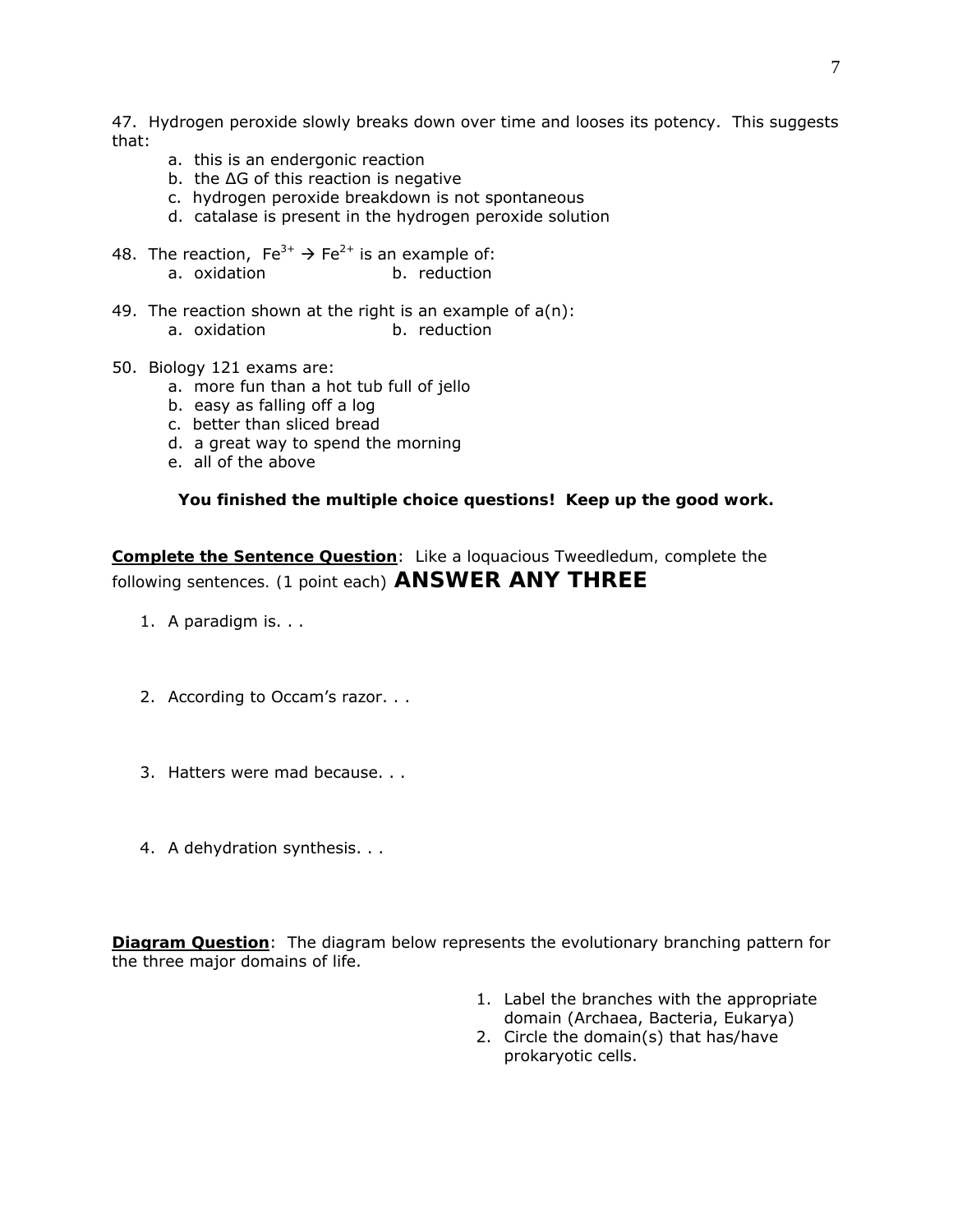**Compare and Contrast Question**: *Using complete sentences compare and contrast the following. When doing so, be sure to briefly describe or define each and then indicate how they are similar and/or different.* **Answer TWO**

- 1. Compare and contrast causal and non-causal correlations.
- 2. Compare and contrast active site and allosteric site. How are they similar? How do they differ?
- *3.* Compare and contrast chemical evolution and Biological Evolution.

**Short Answer Question***: Using complete sentences that would leave Tweedledee tonguetied, answer the following. Answer any THREE*

- 1. Biologists argue that it should be theoretically possible to create life in a test tube. On what evidence do these scientists base their conclusion?
- 2. What is the cell theory?
- 3. What is natural selection?
- 4. What factors lead to the evolution of carbon, hydrogen, oxygen, and nitrogen as the elements of life?